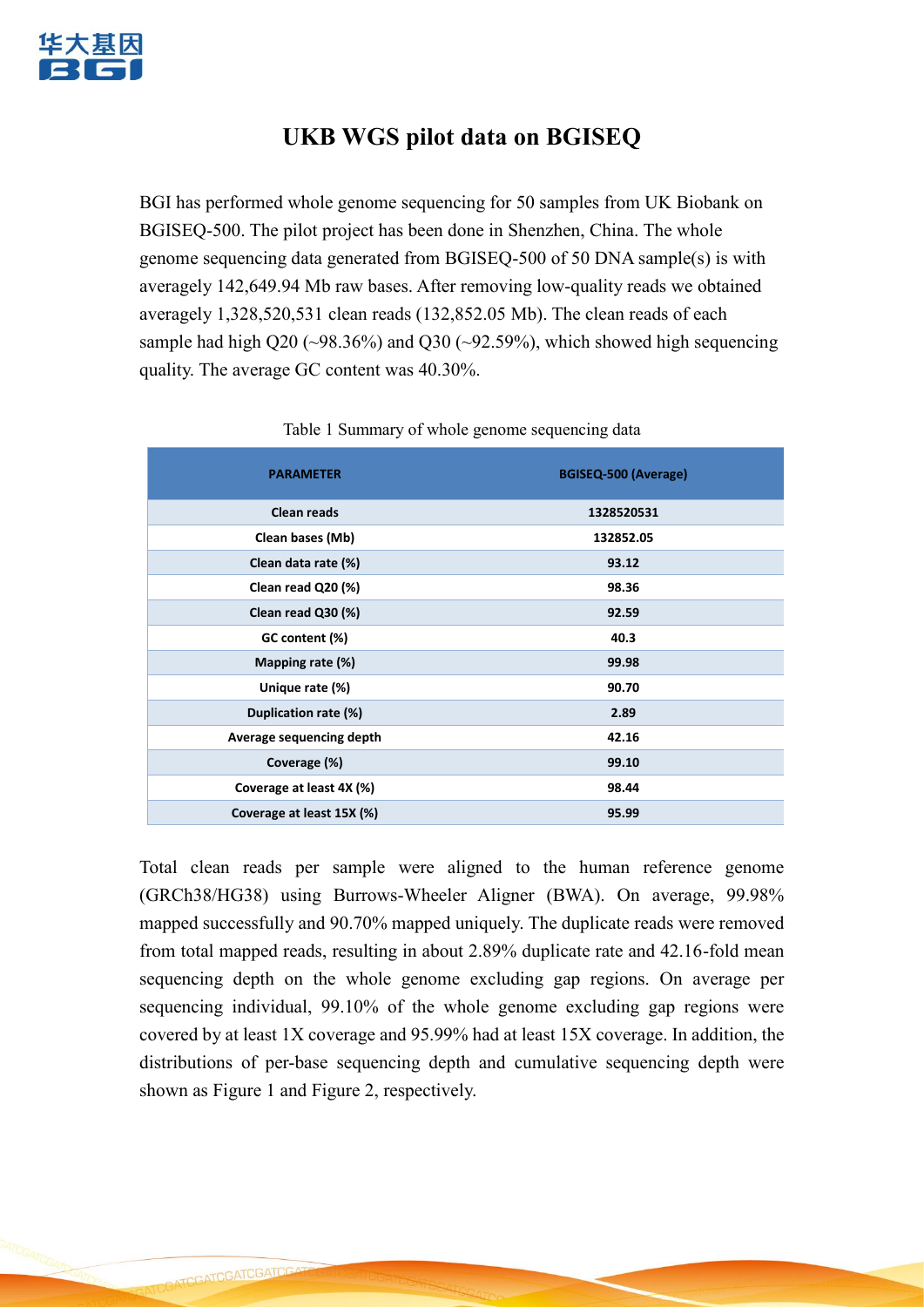



Figure 1 The distribution of per-base sequencing depth on the whole genome



Figure 2 Cumulative depth distribution on the whole genome

BGISEQ-500, a BGI Sequencer, is an industry leading high-throughput sequencing system, powered by combinatorial Probe-Anchor Synthesis (cPAS) and improved DNA Nanoballs (DNB) technology. The cPAS chemistry works by linking a fluorescent probe to a DNA anchor on the DNB, followed by high-resolution digital imaging. This combination of linear amplification and DNB technology reduces the error rate while enhancing the signal. In addition, the size of the DNB is controlled in such a way that only one DNB is bound per active site in the flow cell. This patterned array technology not only provides sequencing accuracy, but it also increases the chip utilization and sample density.